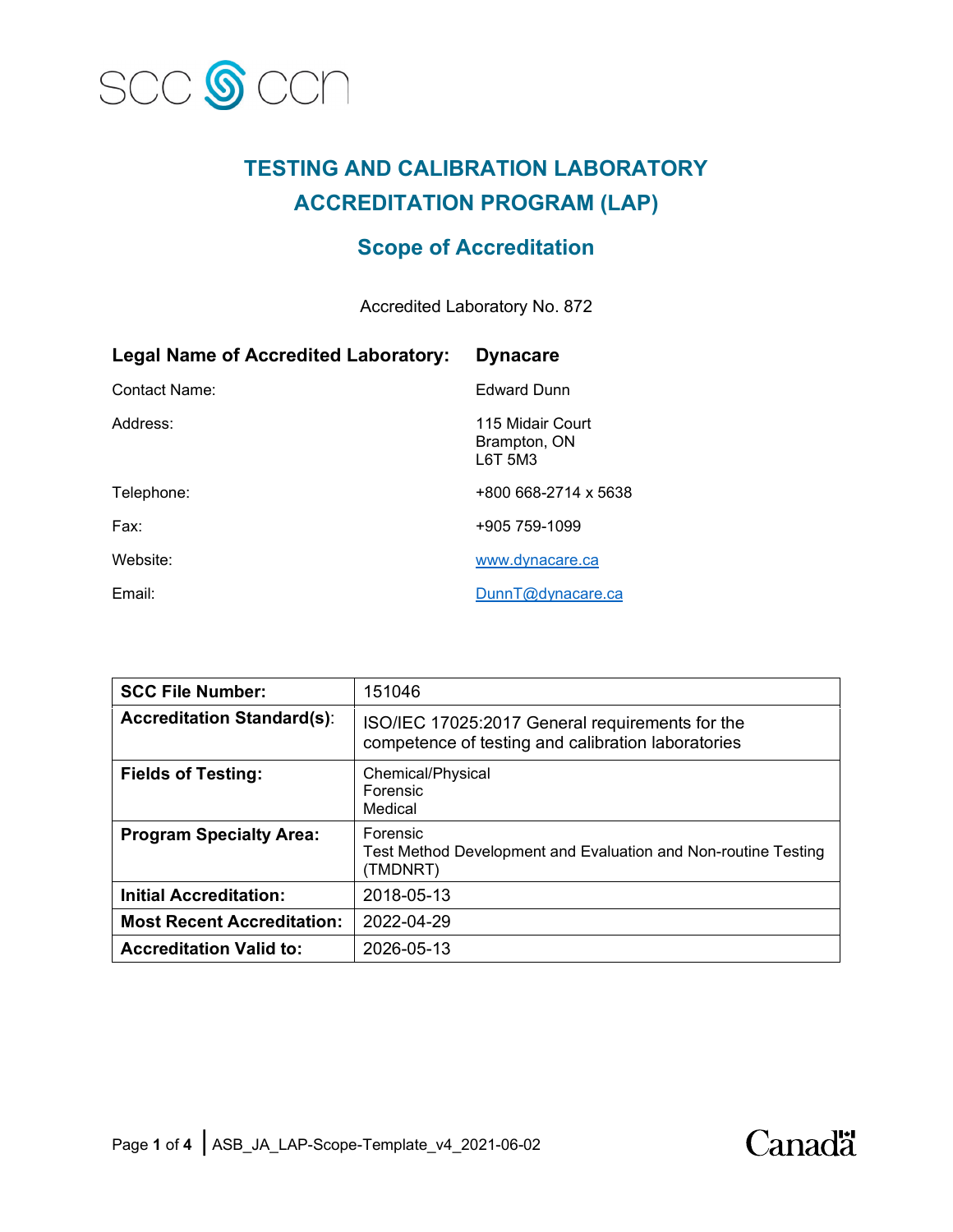

## **TEST METHOD DEVELOPMENT AND EVALUATION AND NON-ROUTINE TESTING (TMDNRT)**

Note: The laboratory accredited under this PSA have demonstrated that it meets ISO/IEC 17025 requirements for test method development and evaluation and non-routine testing under the following product classification.

### **Chemical:**

#### **Chemical Testing: Drugs and Drug Metabolites**

Human blood, serum, plasma, urine, hair, and oral fluid for drug, drug metabolites, exogenous compound, hormones, and hormone-like substances, enzymes, vitamins and organic acids.

- 1. Development and validation of new testing methodology for the screening and quantitative determination of the above substances in human tissue and biological fluids.
- 2. Modification, improvement and validation of published or existing test methodology for the screening and determination of the above substances in human tissue and biological fluids.
- 3. Development of testing methods for the assessment and validation of commercially available test kits for the screening and determination of the above substances in human tissue and biological fluids.
- 4. Development and validation of mass spectral techniques for the measurement and confirmation of the above substances in human tissue and biological fluids.

The laboratory maintains a list of tests performed as non-routine testing.

*Remarque: La présente portée d'accréditation existe également en français, sous la forme d'un document distinct.*

*Note: This scope of accreditation is also available in French as a separately issued document.*

#### **FORENSICS**

#### **Forensic Toxicology**

| . .    |                                              |
|--------|----------------------------------------------|
| RD 913 | Determination of Cannabinoids in Human Whole |
|        | Blood by LC/MS/MS (Also performed as a non-  |
|        | forensic test)                               |

## **MEDICAL**

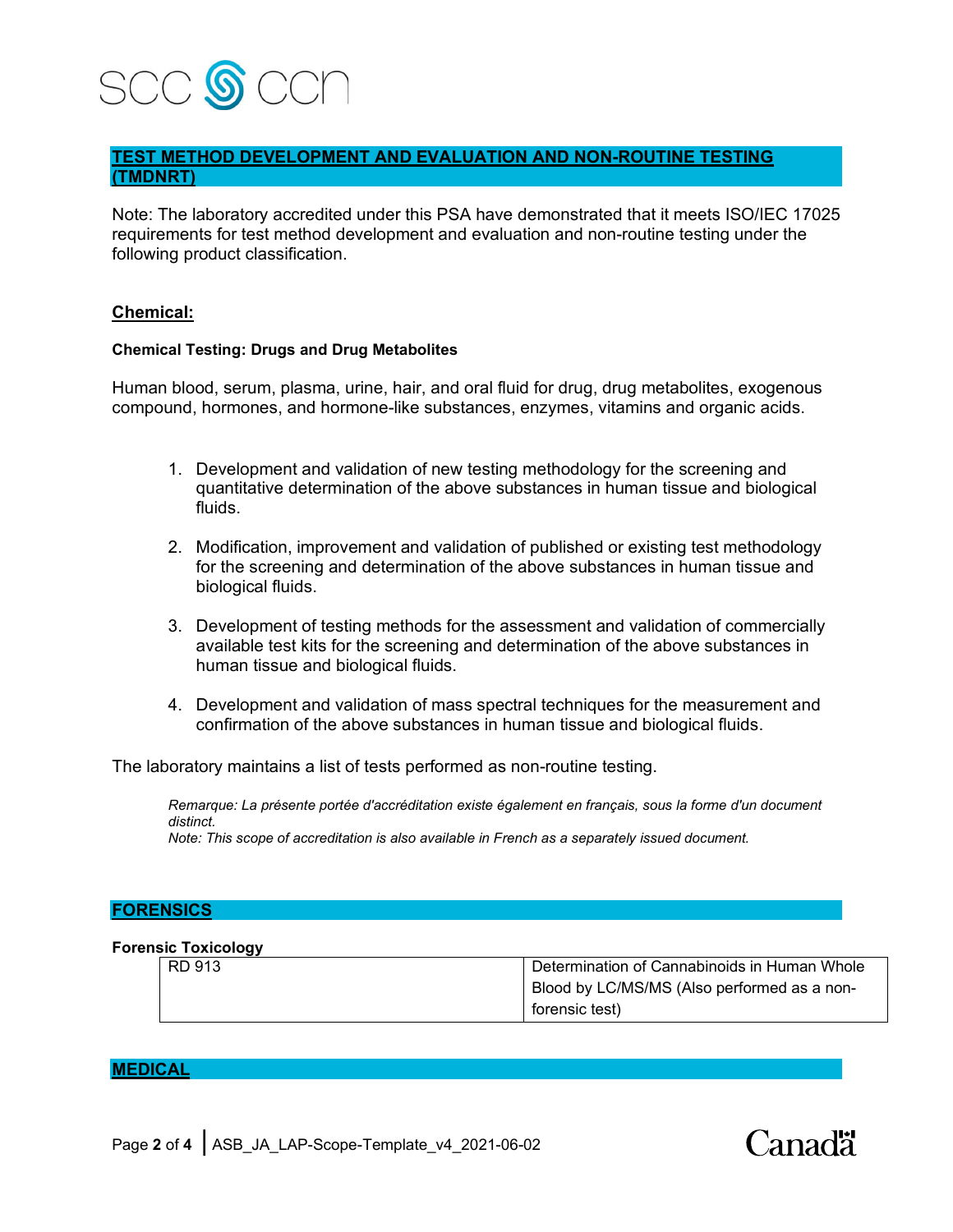

## **Medical Testing:**

#### **Biochemistry/Chemistry**

| <b>RD 901</b> | Determination of Immunosuppressant Drugs in        |
|---------------|----------------------------------------------------|
|               | Human Whole Blood by LC/MS/MS                      |
| <b>RD 902</b> | Determination of Mycophenolic Acid in Human        |
|               | Plasma by LC/MS/MS                                 |
| <b>RD 903</b> | Determination of Imatinib in Human Plasma by       |
|               | LC/MS/MS                                           |
| <b>RD 904</b> | Determination of Imatinib in Human Dried Blood     |
|               | Spots by LC/MS/MS                                  |
| <b>RD 908</b> | Determination of Anti-Epileptic and Anti-Psychotic |
|               | Drugs in Human Serum and/or Plasma by              |
|               | LC/MS/MS                                           |
| <b>RD 909</b> | Determination of Metanephrines in Human            |
|               | Plasma by LC/MS/MS                                 |
| RD 910        | Determination of Teriflunomide in Human Serum      |
|               | and/or Plasma by LC/MS/MS                          |
| <b>RD 911</b> | Determination of Catecholamines in Human           |
|               | Plasma by LC/MS/MS                                 |
| <b>RD 912</b> | Determination of Tricyclic Anti-Depressant Drugs   |
|               | (TCAs) in Human Serum and/or Plasma by             |
|               | LC/MS/MS                                           |

Number of Scope Listings: 14

#### **Notes:**

**ISO/IEC 17025:2017:** General Requirements for the Competence of Testing and Calibration Laboratories

**RG-TMDNRT:** SCC Requirements and Guidance for Accreditation of Laboratories Engaged in Test Method Development and Evaluation and Non-Routine Testing

**RG-FORENSIC:** SCC Requirements and Guidance for the Accreditation for Forensic Testing Laboratories